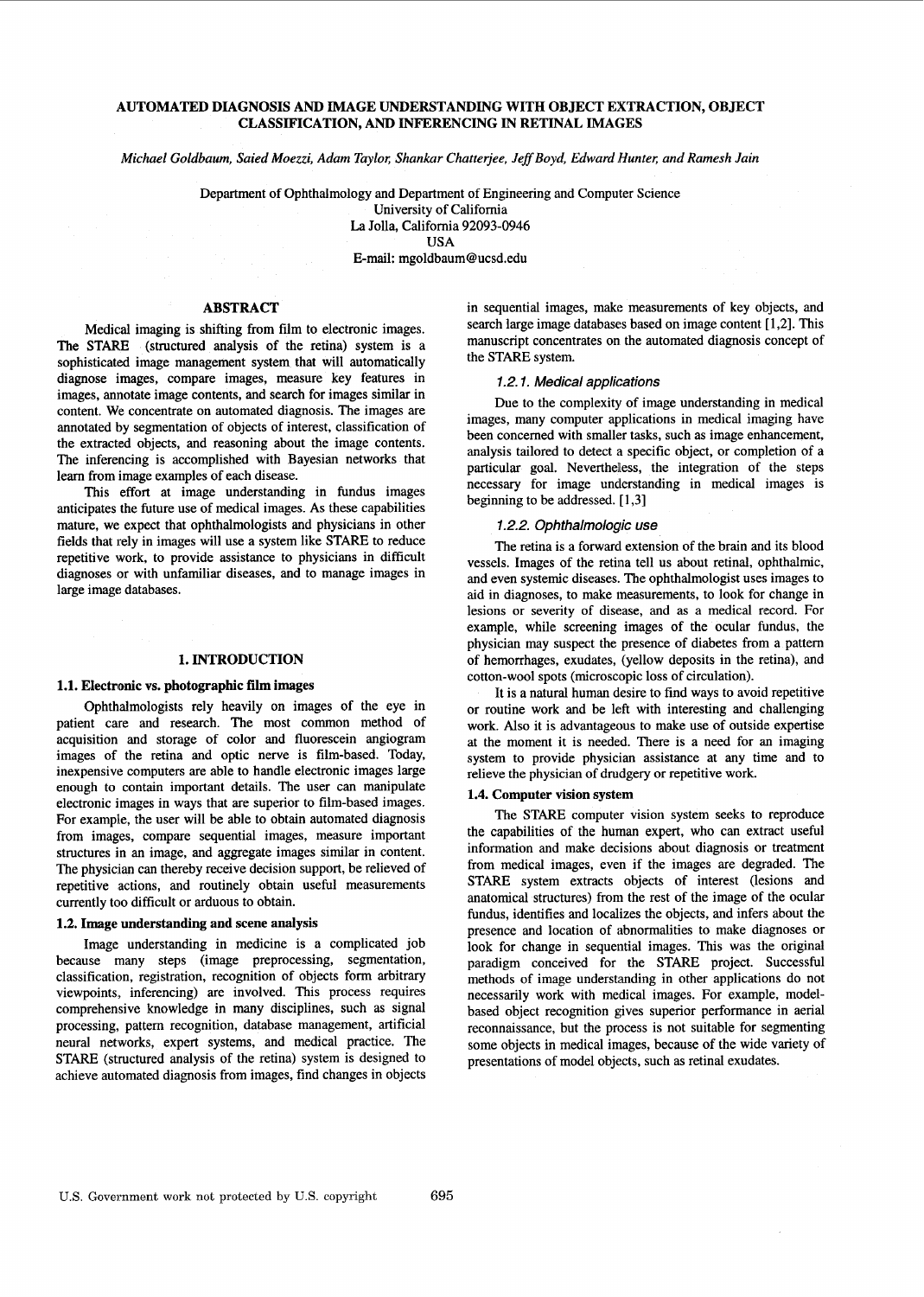# **2. STEPS IN STARE**

## **2.1. Image acquisition**

The images of the ocular fundus can be acquired with a fundus camera or a scanning laser ophthalmoscope. Soon, electronic detectors will have adequate spatial, intensity, and color resolution to substitute for film. We currently transfer photographs to digital medium with film scanners. Color and monochromatic images are quantized to 12 bits per color plane and down-sampled to 8 bits without losing relevant information. Most processing in the STARE system is done on images 820' or  $410<sup>2</sup>$ , though resolution up to  $2160<sup>2</sup>$  is possible. The angle of view can be 10" for detail to 60" for panorama. The complex image analysis is made easier by a single viewport, shadowless coaxial illumination, and a nearly 2-dimensional scene with minimal occlusion.

#### **2.2. Segmentation**

### *2.2.1. Preprocessing*

In our current setup, we do not need to do preprocessing due to the good quality of the acquired images. In the future we can investigate preprocessing to rectify distortions due to media decay (e.g. astigmatic blur, defocusing, color shift, uneven magnification, scratches, dust).

## *2.2.2. Segmentation algorithms in general*

Objects of interest may be separated from the background by seeking the object boundary or by using characteristics of the objects, such as texture, color, size, and shape. If you know what you are looking for, you will always find it. Most successful, if it can be done, is to use template-matching algorithms.

#### *2.2.3. Segmentation of images of the fundus oculi*

**Type of objects:** The objects of interest in the ocular fundus are lesions and abnormalities of anatomical structures. All the objects can be organized into three superclasses (1-3) of objects and two specific  $(4,5)$  objects: 1) curvilinear objects (including blood vessels), 2) blobs brighter than blood vessels, 3) blobs darker than blood vessels, 4) the optic nerve, and 5) the fovea (central vision spot).

**Rotating matched filter for blood vessel-like objects:** We reduced a modeled profile of a blood vessel to the mathematical representation of a Gaussian curve. Because blood vessels are darker than the background, we make the curve negative. In the horizontal orientation,  $K(x, y) = -\exp(-x^2/2\sigma \text{ for } |y| = L/2)$ 

where  $K(x, y)$  is the transect profile of the blood vessel, *L* is the

length of the segment, and  $\sigma$  is the average blood vessel width **[4].** The green plane is convolved with this template in 12 orientations over 180" with the output at each point being the maximum for the 12 orientations (figurel). This technique works in images with distorted blood vessels or confounding lesions surrounding or lying under the blood vessels. Thresholding yields blood vessels and other curvilinear objects, such as the edges of large objects.

**Blob detectors for bright and dark lesions: The intensity**  of blood vessels is the most stable measurement. We compensate for image exposure by normalizing to the intensity of blood vessels. Bright objects are found in the green plane remapped between 1.2 times the mean blood vessel intensity and 255. We



**Figure 1: Output of blood vessel filter** 

convolve a flat circular bright object template at multiple scales for potential bright objects. Similarly, dark objects are extracted from images scaled between zero and 1.2 times blood vessel intensity. The borders of the gross blobs are refined by a histogram-thresholding technique to match the object border.

**Optic nerve:** We use three properties of the optic nerve in order to locate it: 1) the optic nerve normally appears as a bright disk approximately 1500pm in diameter, **2)** large vertical blood vessels enter the nerve from above and below, and **3)**  blood vessels in the retina tend to converge at the nerve. The nerve location algonthm forms three images, each indicating the strength of one of the three properties, and computes a weighted average of the three images. The position of the pixel of maximum intensity in the average image indicates the position of the optic nerve. Averaging ameliorates the impact of confounding factors that occasionally make one of the properties unreliable *[5].* 

**Fovea:** The fovea can be identified in the blue plane image. The fovea is located 4.5mm temporal to the optic nerve and is marked by yellow pigment in the retina, which shows as a dark spot in the blue plane image.

## **2.3. Classification and location of objects of interest**

#### *2.3.1. Classifier components*

The input vector was comprised of a feature set of mathematical properties of objects and object measurements meaningful to ophthalmologists tailored to the superclass of objects. The original feature set was reduced by genetic algorithms [6]. We tested linear discriminant function, quadratic discriminant function, logit classifier, and back propagation artificial neural networks. For each superclass of objects, we chose a classifier that balanced accuracy and computation cost. The learning was supervised. The accuracy was tested with cross validation.

#### *2.3.2. Curvilinear objects*

We divided the curvilinear objects into blood vessel segments and non-blood vessels. The input vector for each curvilinear object was the mean color of the center line of the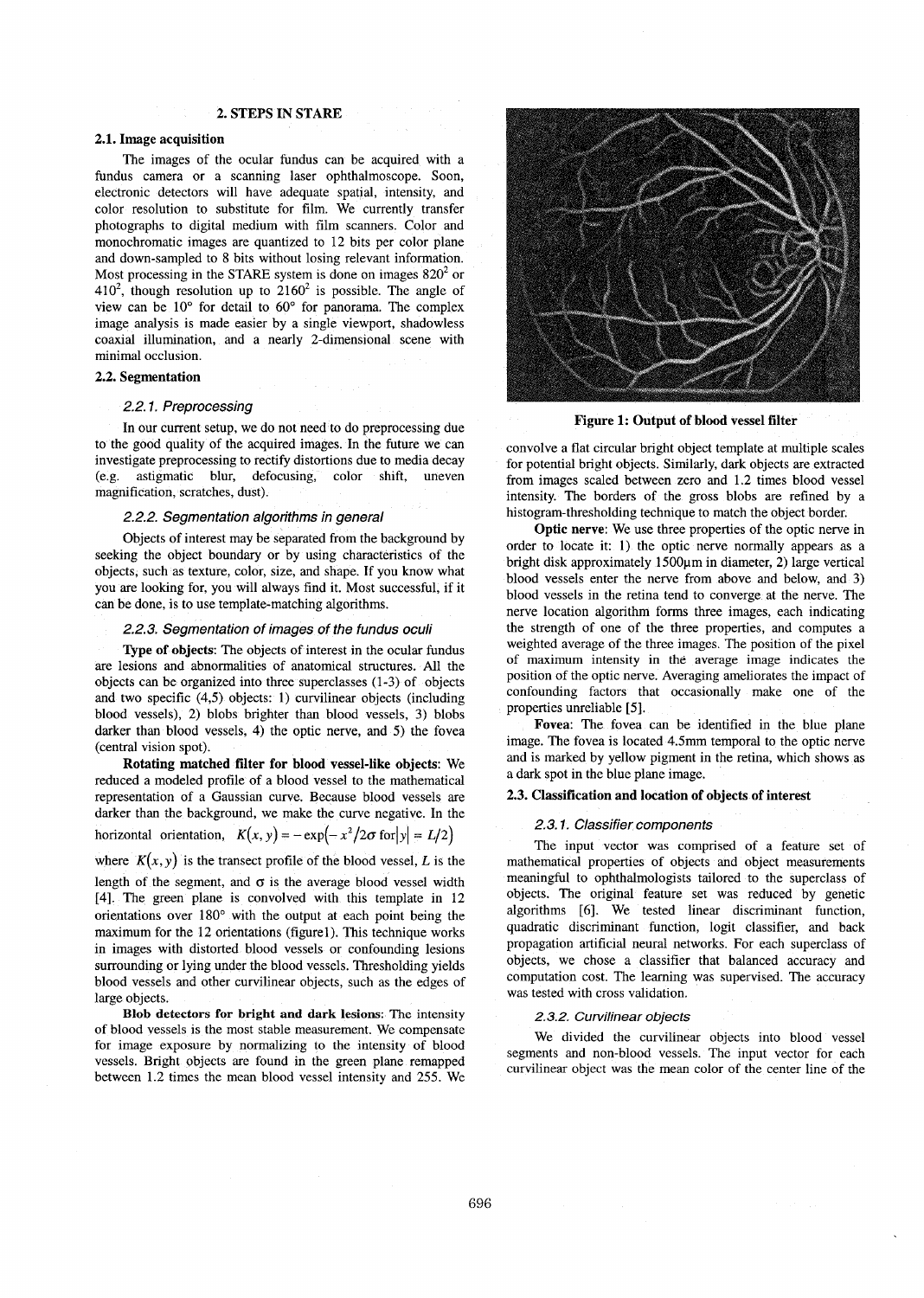

**Figure 2: Cotton-wool spots, hemorrhage Figure 3: Objects segmented and identified** 

**Figure 4: Fundus oordinate system** 

object in the original image, the standard deviation of the color of the center line in the original image, the mean intensity of the center line for an object in the blood-vessel filter image, the length of the object, **tums** per object length, and the relative brightness of the original image on either side of the object. This last feature, the Duda Road Operator, had the highest utility [7]. A linear classifier has been sufficiently accurate, yielding accuracy of 84% compared to the human expert.

# *2.3.3. Bright objects*

The list of bright objects includes exudates, cotton-wool spots, drusen, photocoagulation scars, subretinal fibrosis, and false objects. Useful features included object color, border color, texture measures, compactness, area, edge gradient, and tums per length of the border [8]. For color and brightness measures, the image was normalize for image exposure by average background color obtained after removing all objects. The logit classifier was best, with an accuracy of 89% (figure 2,3) [9].

#### *2.3.4. Dark objects*

The initial set of dark objects included hemorrhages, retinal blood vessels, pigment, and false objects. With the same features, the logit classifier provides accuracy of 78%.

#### *2.3.5. Fundus coordinate system*

Ophthalmologists tend to use clock hours centered on the fovea (center of macular region) and the distance from the fovea to describe positions on drawings or images of the retina. They also refer to regions and quadrants. From these concepts, we devised a fundus coordinate system, based on the polar coordinate system, that discretizes the retina into 11 regions meaningful to ophthalmologists and useful for inferencing (figure 4).

# *2.3.6 Annotated image*

The objects are valued in severity in each of the 11 regions. For example, in the superior temporal perimacular region, exudates can be valued as absent, low percentage of region, high percentage of region. **An** image thus annotated can be used for inferencing about diagnosis.

# 2.4. Inferencing

#### *2.4.1 Diagnosis as a large classification problem*

Depending on how comprehensive the list of diagnoses, the number of ophthalmologic diagnoses can be several hundred.

Likewise the set of features and their values can be several hundred. Such large classification tasks become tractable if compromises and assumptions are made. The computational cost of obtaining the values of a full set of image features is large. Sequential ascertainment of data is profitable if the utility of each feature obtained is high [10,11]. Artificial neural networks do not require the features to be independent, but sequential data collection is not practical, and the reasoning steps are not available. *An* expert system can use sequential input of features based on utility and provides an audit trail. The data should be independent. Acquiring expert knowledge and improving system performance are arduous. Changing the classification or feature set requires repetition of this timeconsuming and skill-intensive work. *An* expert system based on learning Bayesian networks reduces the need for such skilled labor, produces an audit trail of reasoning, and can incorporate beliefs or frequency analysis from the literature [11].

# *2.4.2 Learning Bayesian probabilistic expert system*

A pilot inferencing system for fundus images in the STARE system has been developed. We present the format for the inferencing system as it is designed to be completed.

**Knowledge engineering:** The evolution of the expert system involves selecting a set of diagnoses and features, defining a causal probabilistic structure over the set of diagnoses and features, quantizing the features into discrete values, assembling a representative set of images, annotating the images, teaching the network, filling out the feature set with beliefs and frequency values, improving performance, and validating the results of the process.

The initial expert system is directed at a set of 43 vascular diseases of the retina. Among the types of diseases are diabetic retinopathy, branch and central retinal artery occlusion, branch and central retinal vein occlusion, arteriovenous anomalies, Coat's disease, sickle retinopathy, and hyperviscosity syndromes. The values of each feature (image manifestation) is correlated to each disease with conditional probabilities,  $p[M_i|D_i]$ . Such features include retinal exudates, cotton-wool spots, retinal hemorrhages, microaneurysms, venous caliber, arterial caliber, tortuosity, etc. **An** example of mutually exclusive and exhaustive values for a feature is absent, low severity, or high severity for cotton-wool spots in selected regions of the retina.